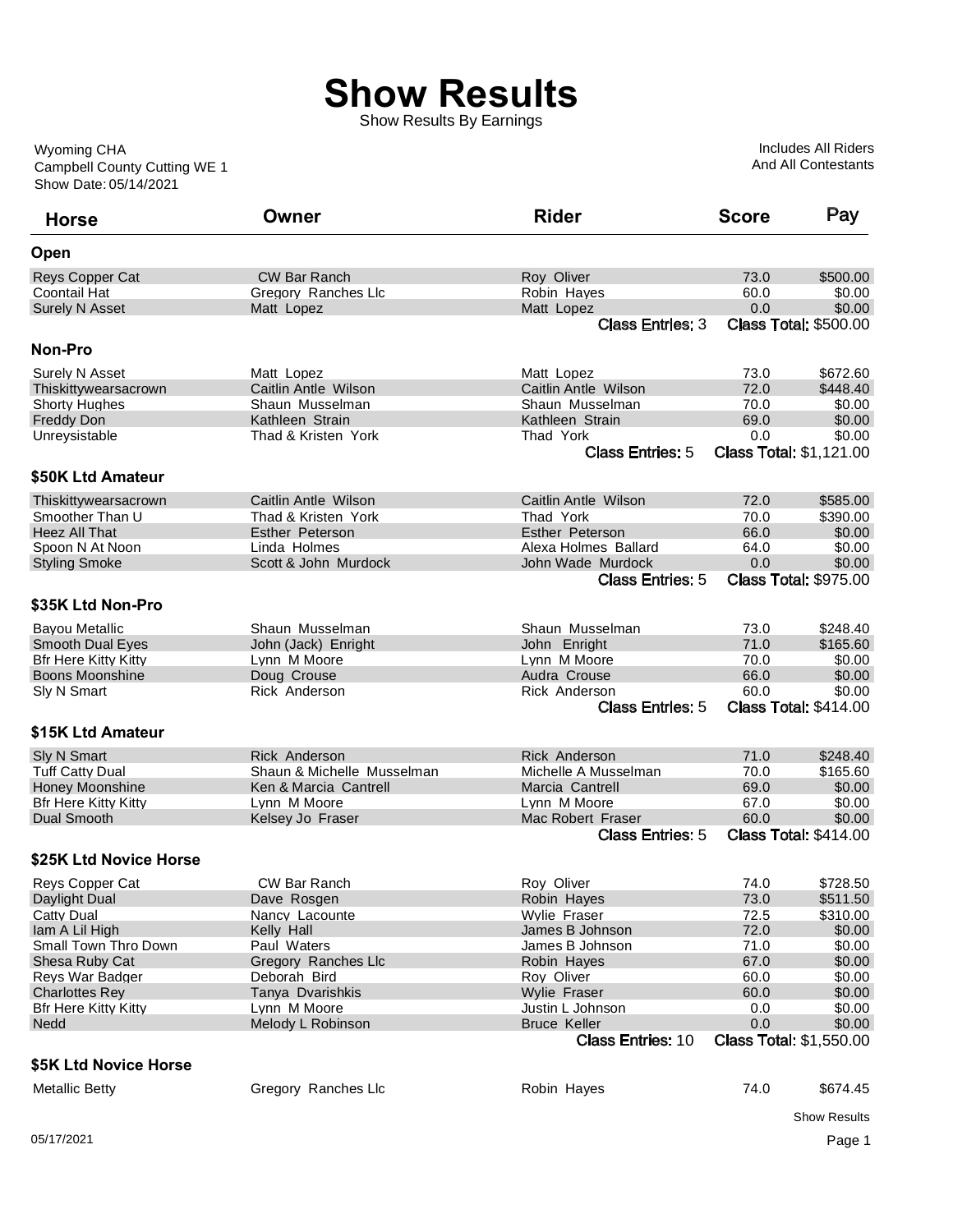| <b>Horse</b>                            | Owner                          | <b>Rider</b>             | <b>Score</b> | Pay                             |
|-----------------------------------------|--------------------------------|--------------------------|--------------|---------------------------------|
| \$5K Ltd Novice Horse                   |                                |                          |              |                                 |
| <b>Smore Cowbelle</b>                   | <b>Bruce and Debbie Keller</b> | <b>Bruce Keller</b>      | 73.0         | \$473.55                        |
| <b>Shes Outta Grace</b>                 | CW Bar Ranch                   | Roy Oliver               | 72.0         | \$287.00                        |
| Lb Metallic Rose                        | Lynn M Moore                   | Justin L Johnson         | 71.0         | \$0.00                          |
| <b>Sweet Sister Cat</b>                 | Laurie R Mills                 | Justin L Johnson         | 70.0         | \$0.00                          |
| Cochise                                 | Triangle T Llc                 | Gordon Bray              | 60.0         | \$0.00                          |
| Nrr Coles Poco Lena                     | Kelsey Jo Fraser               | Rov Oliver               | 60.0         | \$0.00                          |
| <b>High Time Cat</b>                    | Robin Hayes                    | Robin Hayes              | 60.0         | \$0.00                          |
| <b>Purrfect Surprise</b>                | CW Bar Ranch                   | Wylie Fraser             | 60.0         | \$0.00                          |
|                                         |                                | <b>Class Entries: 9</b>  |              | <b>Class Total: \$1,435.00</b>  |
| \$25K Novice Horse Non-Pro              |                                |                          |              |                                 |
| Boon A Litl More                        | Rob Fraser                     | Cindy Fraser             | 73.0         | \$723.00                        |
| <b>Bayou Metallic</b>                   | Shaun Musselman                | Shaun Musselman          | 72.0         | \$482.00                        |
| <b>Cantebury Star</b>                   | <b>Barlow Livestock Inc</b>    | Glenn Barlow             | 71.5         | \$0.00                          |
| Hammer Hughes                           | Flying A Ranch                 | Doogie Wilson            | 71.0         | \$0.00                          |
| Smoother Than U                         | Thad & Kristen York            | Thad York                | 66.0         | \$0.00                          |
| Catty Dual                              | Nancy Lacounte                 | Nancy Lacounte           | 63.0         | \$0.00                          |
|                                         |                                |                          |              |                                 |
| <b>Real Suen</b>                        | Troy Hayden                    | Troy Hayden              | 0.0          | \$0.00                          |
| \$2,000 Ltd Rider                       |                                | <b>Class Entries: 7</b>  |              | <b>Class Total: \$1,205.00</b>  |
|                                         |                                |                          |              |                                 |
| <b>Purdy Please</b>                     | <b>Taylor J Rives</b>          | <b>Taylor Rives</b>      | 72.0         | \$347.76                        |
| <b>Belly Pepper</b>                     | Troy Hayden                    | Elizabeth Haiar          | 71.0         | \$231.84                        |
| Nrr Cookie Cat                          | Jeanne Reyher                  | Jeanne Reyher            | 70.0         | \$0.00                          |
| <b>Little Pepper Time</b>               | Mike Nehl                      | Mike Nehl                | 60.0         | \$0.00                          |
| Justa Smart Lil Boss                    | <b>Esther Peterson</b>         | Joel Peterson            | 60.0         | \$0.00                          |
| <b>Charlottes Rev</b>                   | Tanya Dvarishkis               | Cole Johnson             | 60.0         | \$0.00                          |
| Gimmie A Little Cat                     | <b>Taylor Cordingly</b>        | <b>Taylor Cordingly</b>  | 0.0          | \$0.00                          |
|                                         |                                | <b>Class Entries: 7</b>  |              | <b>Class Total: \$579.60</b>    |
| \$5K Novice Horse Non-Pro               |                                |                          |              |                                 |
| Playful Lil Baloo                       | Scott & John Murdock           | John Wade Murdock        | 75.0         | \$782.55                        |
| Sallie Jean                             | <b>Barlow Livestock Inc.</b>   | Glenn Barlow             | 74.0         | \$549.45                        |
| Lb Metallic Rose                        | Lynn M Moore                   | Lynn M Moore             | 73.0         | \$333.00                        |
| Gimmie A Little Cat                     | <b>Taylor Cordingly</b>        | <b>Taylor Cordingly</b>  | 72.0         | \$0.00                          |
| <b>Catolena Smooth</b>                  | Joani K Mink                   | Joani K Mink             | 72.0         | \$0.00                          |
| <b>Shorty Hughes</b>                    | Shaun Musselman                | Shaun Musselman          | 69.5         | \$0.00                          |
| Mr Cool Rev                             | Troy Hayden                    | Troy Hayden              | 69.0         | \$0.00                          |
|                                         |                                |                          |              |                                 |
| Freddy Don                              | Kathleen Strain                | Kathleen Strain          | 68.0         | \$0.00                          |
| Smokin High Cat                         | Doyl Fritz                     | Doyl Fritz               | 62.0         | \$0.00                          |
| Cochise                                 | Triangle T Llc                 | Audra Crouse             | 60.0         | \$0.00                          |
| <b>Honey Moonshine</b>                  | Ken & Marcia Cantrell          | Marcia Cantrell          | 60.0         | \$0.00                          |
|                                         |                                | <b>Class Entries: 11</b> |              | <b>Class Total: \$1,665.00</b>  |
| Senior World \$35K Ltd Non-Pro          |                                |                          |              |                                 |
| Smooth Dual Eyes                        | John (Jack) Enright            | John Enright             | 71.0         | \$10.00                         |
|                                         |                                | <b>Class Entries: 1</b>  |              | <b>Class Total: \$10.00</b>     |
| Senior World \$25K Novice Horse Non-Pro |                                |                          |              |                                 |
| <b>Catty Dual</b>                       | Nancy Lacounte                 | Nancy Lacounte           | 63.0         | \$10.00                         |
|                                         |                                | <b>Class Entries: 1</b>  |              | <b>Class Total: \$10.00</b>     |
| Senior World \$5K Novice Horse Non-Pro  |                                |                          |              |                                 |
| Smokin High Cat                         | Doyl Fritz                     | Doyl Fritz               | 62.0         | \$10.00                         |
|                                         |                                | <b>Class Entries: 1</b>  |              | <b>Class Total: \$10.00</b>     |
| <b>1500 Novice Horse</b>                |                                |                          |              |                                 |
| <b>KTZ Katz Spoonful</b>                | Bruce and Debbie Keller        | <b>Bruce Keller</b>      | 71.0         | \$231.84<br><b>Show Results</b> |
| 05/17/2021                              |                                |                          |              | Page 2                          |
|                                         |                                |                          |              |                                 |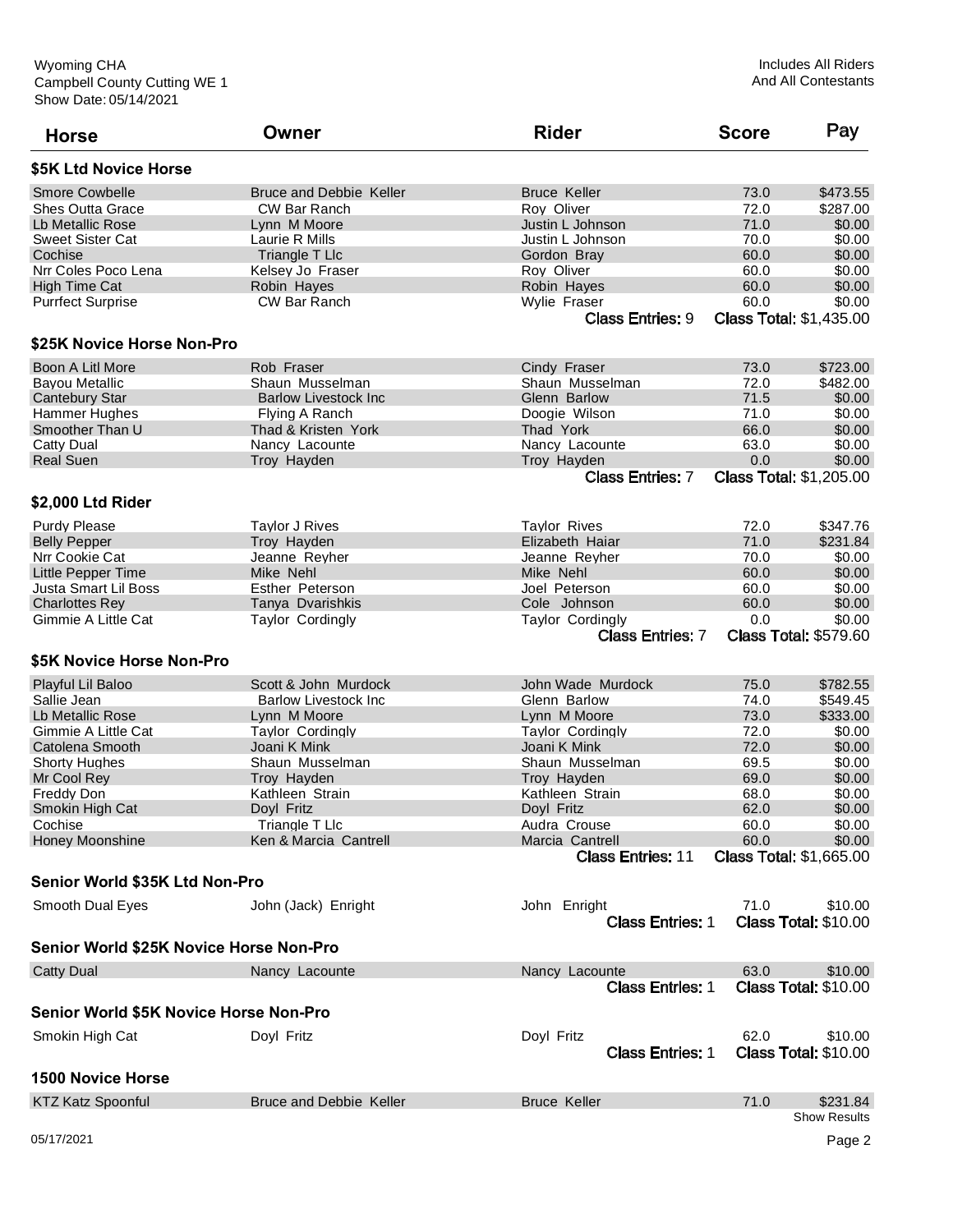| <b>Horse</b>             | Owner                | <b>Rider</b>                                                               | <b>Score</b> | Pay                  |
|--------------------------|----------------------|----------------------------------------------------------------------------|--------------|----------------------|
| <b>1500 Novice Horse</b> |                      |                                                                            |              |                      |
| Creampuff                | <b>Bill Crabtree</b> | <b>Bill Crabtree</b>                                                       | 70.0         | \$154.56             |
| One Awesome Time         | Elaine Delmonte      | Justin L Johnson                                                           | 69.0         | \$0.00               |
| Bobs Rockin Rio          | Rod Smith            | Rod Smith                                                                  | 67.0         | \$0.00               |
| Boon Suen Enuf           | Joani K Mink         | Joani K Mink                                                               | 60.0         | \$0.00               |
| Lectrifyn Bamacat        | Wayne Gunderson      | Justin Namken                                                              | 60.0         | \$0.00               |
|                          |                      | $\bigcap_{n=1}^{\infty}$ $\bigcap_{n=1}^{\infty}$ $\bigcap_{n=1}^{\infty}$ |              | Cleas Tatal: COOC 10 |

Class Entries: 6 Class Total: \$386.40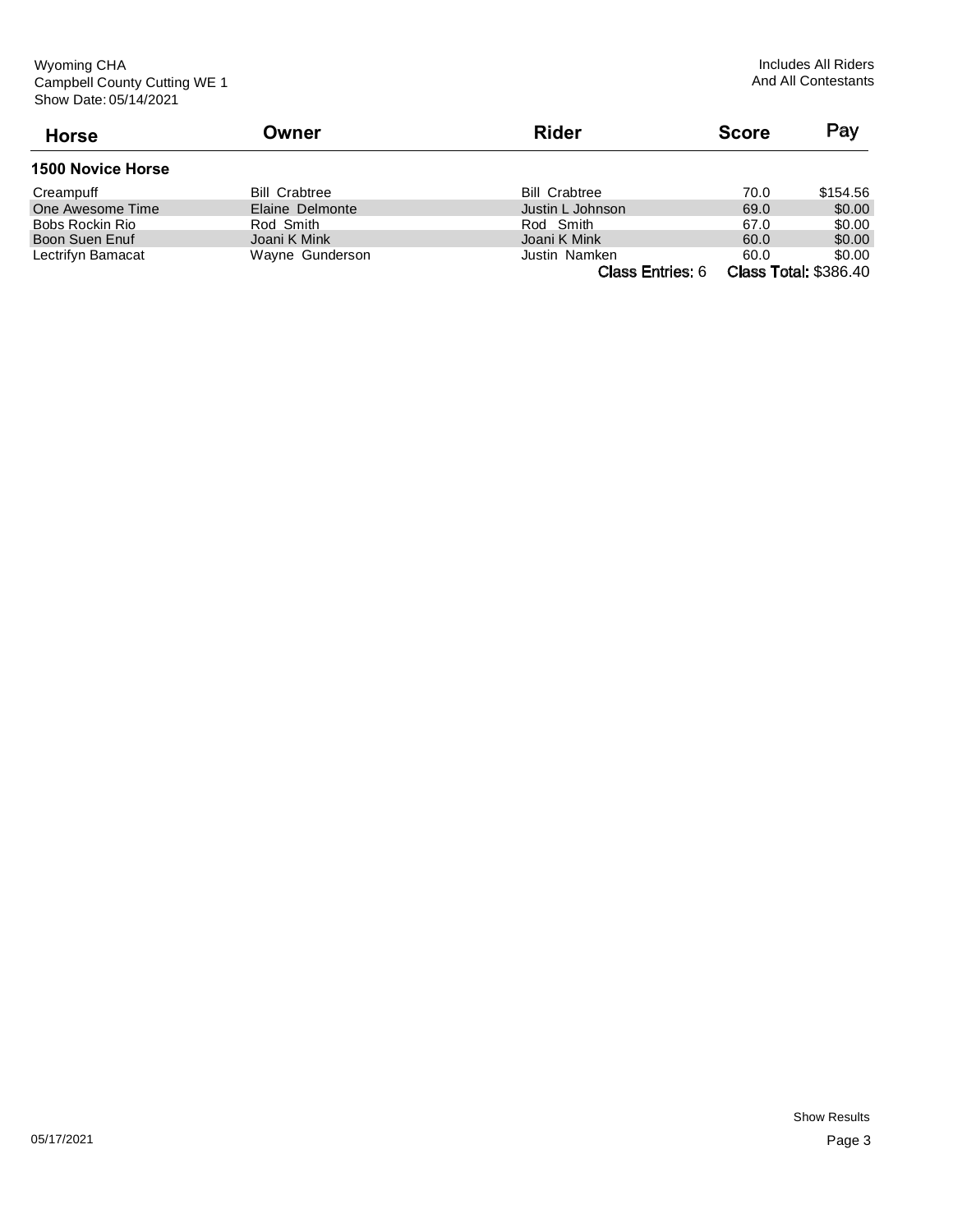## **Show Results**

Show Results By Earnings

Show Date: 05/15/2021 Campbell County Cutting WE 2 Wyoming CHA

Includes All Riders And All Contestants

| <b>Horse</b>                | Owner                      | <b>Rider</b>            | <b>Score</b>                   | Pay                          |
|-----------------------------|----------------------------|-------------------------|--------------------------------|------------------------------|
| Open                        |                            |                         |                                |                              |
| Reys Copper Cat             | <b>CW Bar Ranch</b>        | Roy Oliver              | 74.0                           | \$672.60                     |
| <b>Charlottes Rev</b>       | Tanya Dvarishkis           | Wylie Fraser            | 73.0                           | \$448.40                     |
| <b>Surely N Asset</b>       | Matt Lopez                 | Matt Lopez              | 72.0                           | \$0.00                       |
| <b>Coontail Hat</b>         | Gregory Ranches Llc        | Robin Hayes             | 65.0                           | \$0.00                       |
| <b>Styling Smoke</b>        | Scott & John Murdock       | Robin Hayes             | 60.0                           | \$0.00                       |
|                             |                            | <b>Class Entries: 5</b> | <b>Class Total: \$1,121.00</b> |                              |
| Non-Pro                     |                            |                         |                                |                              |
| Surely N Asset              | Matt Lopez                 | Matt Lopez              | 72.0                           | \$747.12                     |
| Thiskittywearsacrown        | Caitlin Antle Wilson       | Caitlin Antle Wilson    | 71.0                           | \$498.08                     |
| <b>Shorty Hughes</b>        | Shaun Musselman            | Shaun Musselman         | 70.0                           | \$0.00                       |
| Lorettas Light              | Jann Parker                | Jann L Parker           | 65.0                           | \$0.00                       |
| Freddy Don                  | Kathleen Strain            | Kathleen Strain         | 0.0                            | \$0.00                       |
| Unreysistable               | Thad & Kristen York        | Thad York               | 0.0                            | \$0.00                       |
|                             |                            | <b>Class Entries: 6</b> | <b>Class Total: \$1,245.20</b> |                              |
| \$50K Ltd Amateur           |                            |                         |                                |                              |
|                             |                            |                         |                                |                              |
| <b>Styling Smoke</b>        | Scott & John Murdock       | John Wade Murdock       | 73.0                           | \$585.00                     |
| Smoother Than U             | Thad & Kristen York        | Thad York               | 72.5                           | \$390.00                     |
| Spoon N At Noon             | Linda Holmes               | Alexa Holmes Ballard    | 72.0                           | \$0.00                       |
| <b>Heez All That</b>        | <b>Esther Peterson</b>     | Esther Peterson         | 60.0                           | \$0.00                       |
| Thiskittywearsacrown        | Caitlin Antle Wilson       | Caitlin Antle Wilson    | 60.0                           | \$0.00                       |
|                             |                            | <b>Class Entries: 5</b> |                                | <b>Class Total: \$975.00</b> |
| \$35K Ltd Non-Pro           |                            |                         |                                |                              |
| <b>Bayou Metallic</b>       | Shaun Musselman            | Shaun Musselman         | 73.0                           | \$248.40                     |
| Boons Moonshine             | Doug Crouse                | Audra Crouse            | 72.0                           | \$165.60                     |
| Sly N Smart                 | <b>Rick Anderson</b>       | <b>Rick Anderson</b>    | 71.0                           | \$0.00                       |
| <b>Bfr Here Kitty Kitty</b> | Lynn M Moore               | Lynn M Moore            | 70.0                           | \$0.00                       |
| <b>Smooth Dual Eyes</b>     | John (Jack) Enright        | John Enright            | 68.0                           | \$0.00                       |
|                             |                            | <b>Class Entries: 5</b> |                                | <b>Class Total: \$414.00</b> |
| \$15K Ltd Amateur           |                            |                         |                                |                              |
| Sly N Smart                 | Rick Anderson              | <b>Rick Anderson</b>    | 73.0                           | \$298.08                     |
| Dual Smooth                 | Kelsey Jo Fraser           | Mac Robert Fraser       | 72.0                           | \$198.72                     |
| <b>Bfr Here Kitty Kitty</b> | Lynn M Moore               | Lynn M Moore            | 71.0                           | \$0.00                       |
| <b>Tuff Catty Dual</b>      | Shaun & Michelle Musselman | Michelle A Musselman    | 69.0                           | \$0.00                       |
| Pr Shiner San De            | Kirk Hall                  | James W Hall            | 66.0                           | \$0.00                       |
| <b>Honey Moonshine</b>      | Ken & Marcia Cantrell      | Marcia Cantrell         | 64.0                           | \$0.00                       |
|                             |                            | <b>Class Entries: 6</b> |                                | <b>Class Total: \$496.80</b> |
| \$25K Ltd Novice Horse      |                            |                         |                                |                              |
| Reys Copper Cat             | CW Bar Ranch               | Roy Oliver              | 74.0                           | \$728.50                     |
| <b>Catty Dual</b>           | Nancy Lacounte             | Wylie Fraser            | 73.0                           | \$511.50                     |
| Nrr Coles Dual Rey          | Dennis Selting             | Keith Marquart          | 72.0                           | \$310.00                     |
| Small Town Thro Down        | Paul Waters                | James B Johnson         | 71.5                           | \$0.00                       |
| <b>Bfr Here Kitty Kitty</b> | Lynn M Moore               | Justin L Johnson        | 71.0                           | \$0.00                       |
| Daylight Dual               | Dave Rosgen                | Robin Hayes             | 71.0                           | \$0.00                       |
| Nedd                        | Melody L Robinson          | <b>Bruce Keller</b>     | 70.0                           | \$0.00                       |
| Iam A Lil High              | Kelly Hall                 | James B Johnson         | 70.0                           | \$0.00                       |
| Reys War Badger             | Deborah Bird               | Roy Oliver              | 60.0                           | \$0.00                       |
| <b>High Time Cat</b>        | Robin Hayes                | Robin Hayes             | 60.0                           | \$0.00                       |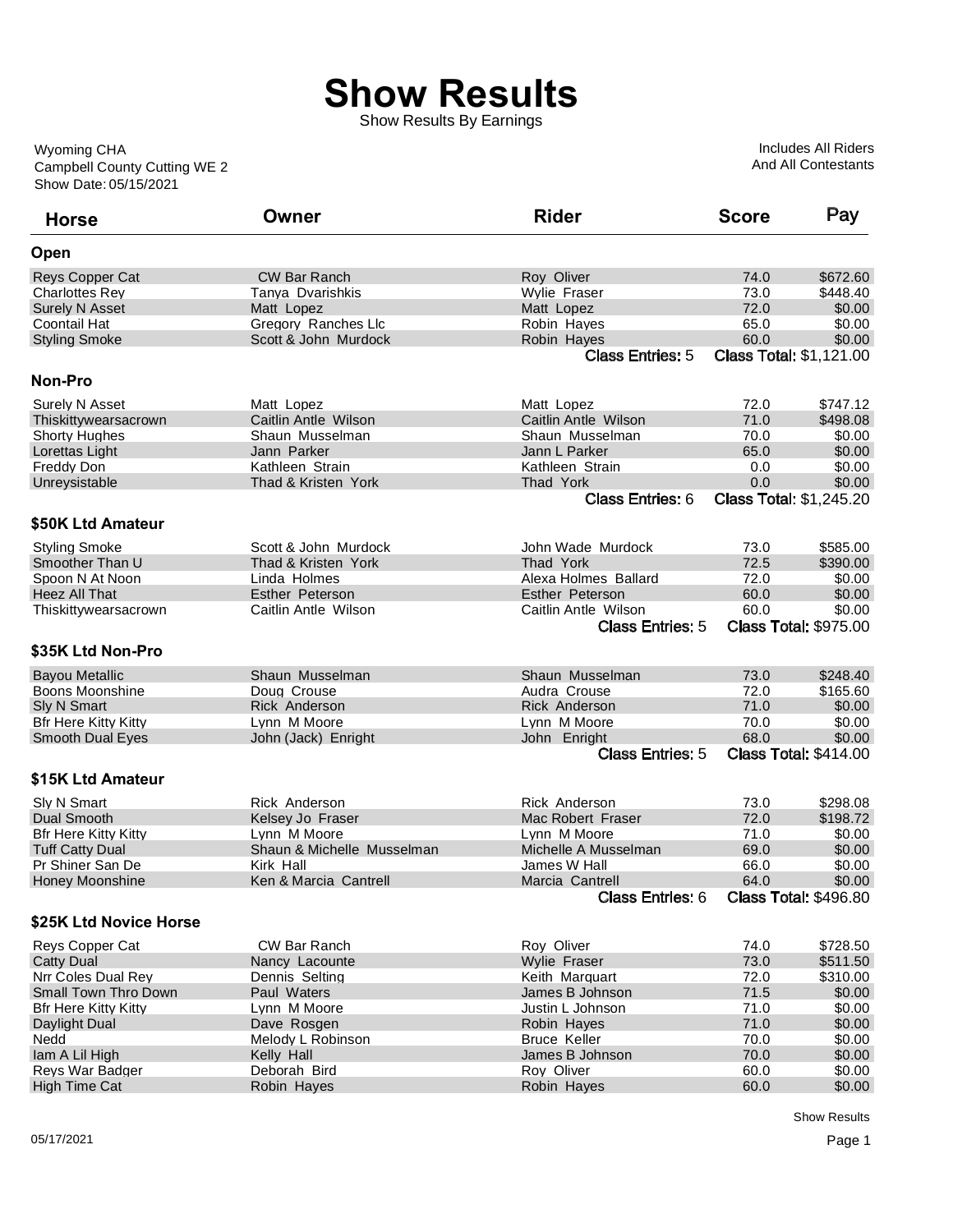| <b>Horse</b>                                   | Owner                            | <b>Rider</b>                 | <b>Score</b> | Pay                            |
|------------------------------------------------|----------------------------------|------------------------------|--------------|--------------------------------|
| \$25K Ltd Novice Horse                         |                                  |                              |              |                                |
|                                                |                                  | <b>Class Entries: 10</b>     |              | <b>Class Total: \$1,550.00</b> |
| \$5K Ltd Novice Horse                          |                                  |                              |              |                                |
| <b>Metallic Betty</b>                          | Gregory Ranches Llc              | Robin Hayes                  | 75.0         | \$850.00                       |
| Cochise                                        | Triangle T Llc                   | Gordon Bray                  | 74.0         | \$637.50                       |
| Lb Metallic Rose                               | Lynn M Moore                     | Justin L Johnson             | 73.5         | \$425.00                       |
| <b>Sweet Sister Cat</b>                        | Laurie R Mills                   | Justin L Johnson             | 73.0         | \$106.25                       |
| <b>Smore Cowbelle</b>                          | Bruce and Debbie Keller          | <b>Bruce Keller</b>          | 73.0         | \$106.25                       |
| Creampuff                                      | <b>Bill Crabtree</b>             | <b>Bill Crabtree</b>         | 72.0         | \$0.00                         |
| <b>Tomcat Guarantee</b>                        | Dennis Seltina                   | Keith Marguart               | 72.0         | \$0.00                         |
| Once Deuce Ruby                                | Mark & Lisa S Bernhardt          | Mark Bernhardt               | 71.0         | \$0.00                         |
| <b>Purrfect Surprise</b>                       | CW Bar Ranch                     | <b>Wylie Fraser</b>          | 70.0         | \$0.00<br>\$0.00               |
| Nrr Coles Poco Lena<br><b>Shes Outta Grace</b> | Kelsey Jo Fraser<br>CW Bar Ranch | Roy Oliver<br>Roy Oliver     | 60.0<br>60.0 | \$0.00                         |
| Shesa Ruby Cat                                 | Gregory Ranches Llc              | Robin Hayes                  | 0.0          | \$0.00                         |
| Scootinboonsprincess                           | David Taurel                     | Schyler Tomlinson            | 0.0          | \$0.00                         |
| Pr Shiner San De                               | Kirk Hall                        | Kirk Hall                    | 0.0          | \$0.00                         |
| Tuff La Nina                                   | Susan Van Pelt                   | Schyler Tomlinson            | 0.0          | \$0.00                         |
|                                                |                                  | <b>Class Entries: 15</b>     |              | <b>Class Total: \$2,125.00</b> |
| \$25K Novice Horse Non-Pro                     |                                  |                              |              |                                |
|                                                |                                  |                              |              |                                |
| <b>Bavou Metallic</b>                          | Shaun Musselman                  | Shaun Musselman              | 72.5         | \$620.40                       |
| Boon A Litl More                               | Rob Fraser                       | Cindy Fraser                 | 72.0         | \$349.80                       |
| Little Ruby Cat                                | Jann Parker                      | Jann L Parker                | 72.0         | \$349.80                       |
| Smoother Than U                                | Thad & Kristen York              | Thad York                    | 71.5         | \$0.00                         |
| <b>Real Suen</b>                               | Troy Hayden                      | Troy Hayden                  | 71.0<br>69.0 | \$0.00                         |
| Catty Dual                                     | Nancy Lacounte                   | Nancy Lacounte               | 68.0         | \$0.00<br>\$0.00               |
| <b>Hammer Hughes</b><br>Nrr Coles Dual Rey     | Flying A Ranch<br>Dennis Selting | Doogie Wilson<br>Gae Selting | 68.0         | \$0.00                         |
|                                                |                                  | <b>Class Entries: 8</b>      |              | <b>Class Total: \$1,320.00</b> |
| \$2,000 Ltd Rider                              |                                  |                              |              |                                |
| Scootinboonsprincess                           | David Taurel                     | Anne Indreland               | 72.0         | \$347.76                       |
| <b>Purdy Please</b>                            | <b>Taylor J Rives</b>            | <b>Taylor Rives</b>          | 71.5         | \$231.84                       |
| <b>Gimmie A Little Cat</b>                     | <b>Taylor Cordingly</b>          | <b>Taylor Cordingly</b>      | 71.0         | \$0.00                         |
| Spoon N At Noon                                | Linda Holmes                     | Alexa Holmes Ballard         | 71.0         | \$0.00                         |
| <b>Nrr Cookie Cat</b>                          | Jeanne Reyher                    | Jeanne Reyher                | 69.0         | \$0.00                         |
| Nedd                                           | Melody L Robinson                | Deborah Keller               | 68.0         | \$0.00                         |
| Justa Smart Lil Boss                           | <b>Esther Peterson</b>           | Joel Peterson                | 65.0         | \$0.00                         |
|                                                |                                  | <b>Class Entries: 7</b>      |              | <b>Class Total: \$579.60</b>   |
| Youth                                          |                                  |                              |              |                                |
| Cooper The Cat                                 | Terri Bauer                      | Tryce Jolovich               | 69.0         | \$138.00                       |
| Im Shorty Nuff                                 | David C Hanson                   | Jayden Levine                | 68.0         | \$0.00                         |
| <b>Charlottes Rey</b>                          | Tanya Dvarishkis                 | Cole Johnson                 | 60.0         | \$0.00                         |
|                                                |                                  | <b>Class Entries: 3</b>      |              | <b>Class Total: \$138.00</b>   |
| \$5K Novice Horse Non-Pro                      |                                  |                              |              |                                |
| Mr Cool Rey                                    | Troy Hayden                      | Troy Hayden                  | 74.0         | \$782.55                       |
| Cantebury Star                                 | <b>Barlow Livestock Inc.</b>     | Glenn Barlow                 | 73.0         | \$549.45                       |
| Catolena Smooth                                | Joani K Mink                     | Joani K Mink                 | 72.5         | \$333.00                       |
| <b>Shorty Hughes</b>                           | Shaun Musselman                  | Shaun Musselman              | 72.0         | \$0.00                         |
| Cochise                                        | Triangle T Llc                   | Audra Crouse                 | 72.0         | \$0.00                         |
| Unreysistable                                  | Kristen York                     | Thad York                    | 71.0         | \$0.00                         |
| Playful Lil Baloo                              | Scott & John Murdock             | John Wade Murdock            | 70.0         | \$0.00                         |
| Lb Metallic Rose                               | Lynn M Moore                     | Lynn M Moore                 | 69.0         | \$0.00                         |
| <b>Gimmie A Little Cat</b>                     | <b>Taylor Cordingly</b>          | <b>Taylor Cordingly</b>      | 69.0         | \$0.00                         |
| Smokin High Cat                                | Doyl Fritz                       | Doyl Fritz                   | 67.0         | \$0.00                         |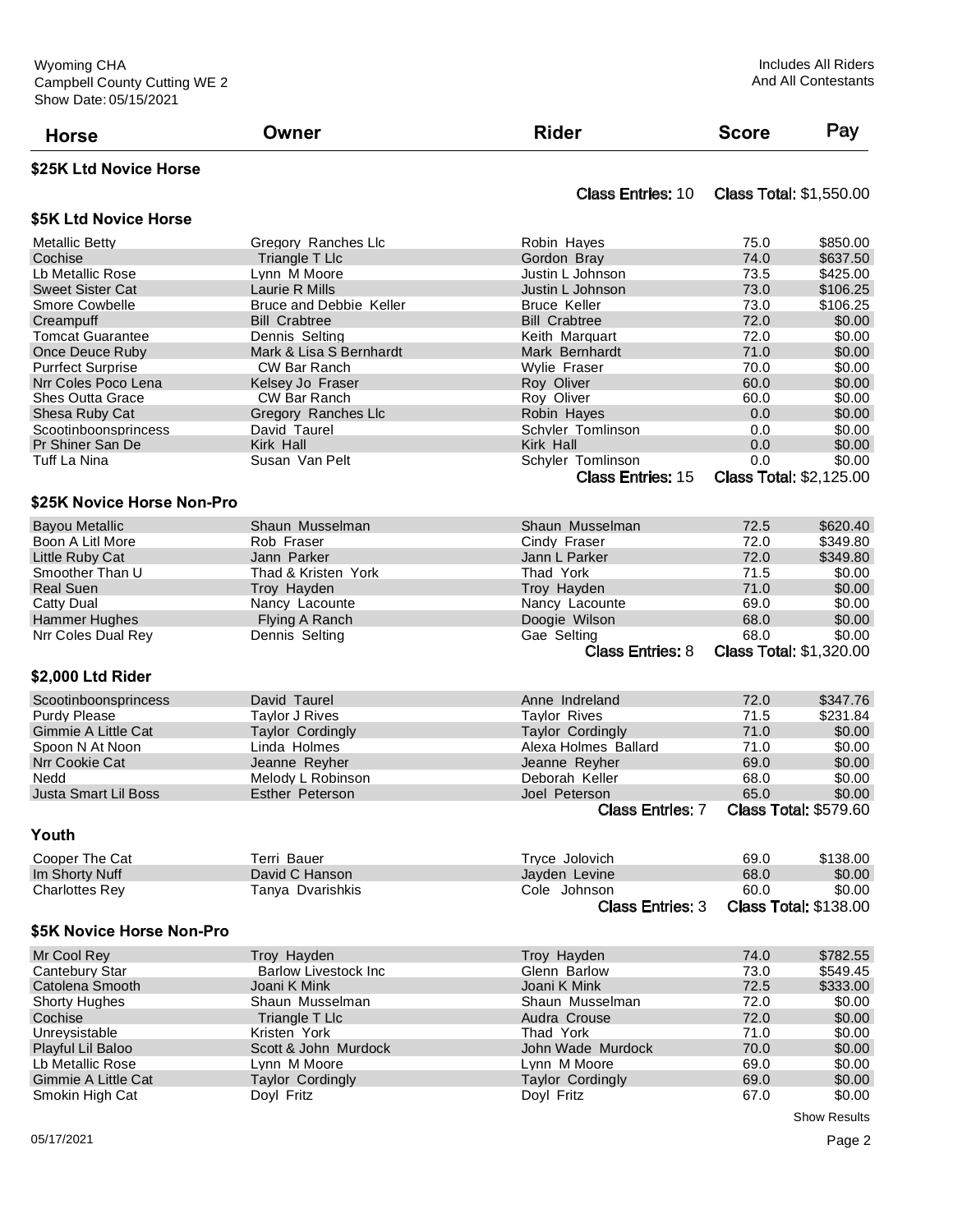Show Date: 05/15/2021 Campbell County Cutting WE 2 Wyoming CHA

| <b>Horse</b>                              | Owner                          | <b>Rider</b>             | <b>Score</b>                   | Pay                          |
|-------------------------------------------|--------------------------------|--------------------------|--------------------------------|------------------------------|
| \$5K Novice Horse Non-Pro                 |                                |                          |                                |                              |
| <b>Honey Moonshine</b>                    | Ken & Marcia Cantrell          | Marcia Cantrell          | 64.0                           | \$0.00                       |
|                                           |                                | <b>Class Entries: 11</b> | <b>Class Total: \$1,665.00</b> |                              |
| Senior World \$35K Ltd Non-Pro            |                                |                          |                                |                              |
| Smooth Dual Eyes                          | John (Jack) Enright            | John Enright             | 68.0                           | \$10.00                      |
|                                           |                                | <b>Class Entries: 1</b>  |                                | Class Total: \$10.00         |
| <b>Senior World \$5K Ltd Novice Horse</b> |                                |                          |                                |                              |
| Creampuff                                 | <b>Bill Crabtree</b>           | <b>Bill Crabtree</b>     | 72.0                           | \$10.00                      |
|                                           |                                | <b>Class Entries: 1</b>  |                                | <b>Class Total: \$10.00</b>  |
| Senior World \$25K Novice Horse Non-Pro   |                                |                          |                                |                              |
| Catty Dual                                | Nancy Lacounte                 | Nancy Lacounte           | 69.0                           | \$10.00                      |
|                                           |                                | <b>Class Entries: 1</b>  |                                | <b>Class Total: \$10.00</b>  |
| Senior World \$5K Novice Horse Non-Pro    |                                |                          |                                |                              |
| Smokin High Cat                           | Doyl Fritz                     | Doyl Fritz               | 67.0                           | \$10.00                      |
|                                           |                                | <b>Class Entries: 1</b>  |                                | <b>Class Total: \$10.00</b>  |
| <b>1500 Novice Horse</b>                  |                                |                          |                                |                              |
| One Awesome Time                          | Elaine Delmonte                | Justin L Johnson         | 72.0                           | \$242.14                     |
| <b>Lectrifyn Bamacat</b>                  | Wayne Gunderson                | Justin Namken            | 71.0                           | \$170.02                     |
| Spanky Rey                                | Dennis Selting                 | Keith Marquart           | 70.0                           | \$51.52                      |
| <b>KTZ Katz Spoonful</b>                  | <b>Bruce and Debbie Keller</b> | <b>Bruce Keller</b>      | 70.0                           | \$51.52                      |
| Creampuff                                 | <b>Bill Crabtree</b>           | <b>Bill Crabtree</b>     | 69.0                           | \$0.00                       |
| <b>Bobs Rockin Rio</b>                    | Rod Smith                      | Rod Smith                | 63.0                           | \$0.00                       |
| Maiden China                              | Brenda Kirk                    | Kirk Hall                | 60.0                           | \$0.00                       |
| <b>Timeless Force</b>                     | Debra Pieper                   | Kirk Hall                | 60.0                           | \$0.00                       |
|                                           |                                | <b>Class Entries: 8</b>  |                                | <b>Class Total: \$515.20</b> |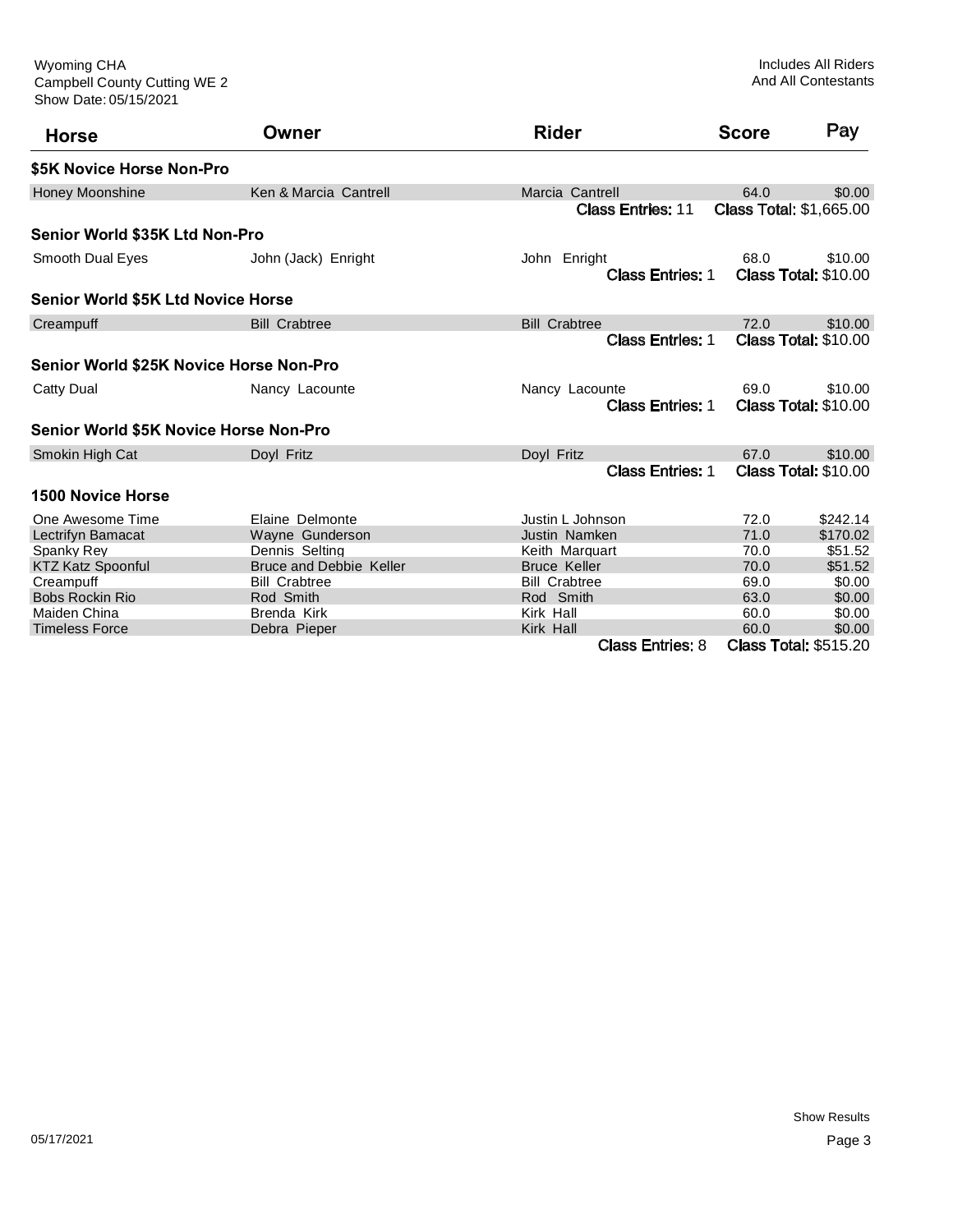## **Show Results**

Show Results By Earnings

Show Date: 05/16/2021 Campbell County Cutting WE 3 Wyoming CHA

Includes All Riders And All Contestants

| <b>Horse</b>                | Owner                      | <b>Rider</b>                            | <b>Score</b> | Pay                            |
|-----------------------------|----------------------------|-----------------------------------------|--------------|--------------------------------|
| Open                        |                            |                                         |              |                                |
| <b>Coontail Hat</b>         | Gregory Ranches Llc        | Robin Hayes                             | 74.0         | \$598.08                       |
| Surely N Asset              | Matt Lopez                 | Matt Lopez                              | 65.0         | \$398.72                       |
| Reys Copper Cat             | <b>CW Bar Ranch</b>        | Roy Oliver                              | 60.0         | \$0.00                         |
| <b>Charlottes Rey</b>       | Tanya Dvarishkis           | Wylie Fraser                            | 0.0          | \$0.00                         |
|                             |                            | <b>Class Entries: 4</b>                 |              | <b>Class Total: \$996.80</b>   |
| <b>Non-Pro</b>              |                            |                                         |              |                                |
| <b>Surely N Asset</b>       | Matt Lopez                 | Matt Lopez                              | 73.0         | \$747.12                       |
| Freddy Don                  | Kathleen Strain            | Kathleen Strain                         | 72.0         | \$498.08                       |
| Thiskittywearsacrown        | Caitlin Antle Wilson       | Caitlin Antle Wilson                    | 64.0         | \$0.00                         |
| Unreysistable               | Thad & Kristen York        | Thad York                               | 60.0         | \$0.00                         |
| Lorettas Light              | Jann Parker                | Jann L Parker                           | 60.0         | \$0.00                         |
| <b>Shorty Hughes</b>        | Shaun Musselman            | Shaun Musselman                         | 0.0          | \$0.00                         |
|                             |                            | <b>Class Entries: 6</b>                 |              | <b>Class Total: \$1,245.20</b> |
| \$50K Ltd Amateur           |                            |                                         |              |                                |
| <b>Styling Smoke</b>        | Scott & John Murdock       | John Wade Murdock                       | 73.0         | \$400.00                       |
| Spoon N At Noon             | Linda Holmes               | Alexa Holmes Ballard                    | 72.5         | \$0.00                         |
| Thiskittywearsacrown        | Caitlin Antle Wilson       | Caitlin Antle Wilson                    | 72.0         | \$0.00                         |
|                             |                            | <b>Class Entries: 3</b>                 |              | <b>Class Total: \$400.00</b>   |
| \$35K Ltd Non-Pro           |                            |                                         |              |                                |
| Bayou Metallic              | Shaun Musselman            | Shaun Musselman                         | 74.0         | \$248.40                       |
| <b>Bfr Here Kitty Kitty</b> | Lynn M Moore               | Lynn M Moore                            | 70.0         | \$165.60                       |
| Sly N Smart                 | Rick Anderson              | Rick Anderson                           | 66.0         | \$0.00                         |
| <b>Boons Moonshine</b>      | Doug Crouse                | Audra Crouse                            | 64.0         | \$0.00                         |
| Smooth Dual Eyes            | John (Jack) Enright        | John Enright                            | 0.0          | \$0.00                         |
|                             |                            | <b>Class Entries: 5</b>                 |              | <b>Class Total: \$414.00</b>   |
| \$15K Ltd Amateur           |                            |                                         |              |                                |
| <b>Tuff Catty Dual</b>      | Shaun & Michelle Musselman | Michelle A Musselman                    | 70.0         | \$198.72                       |
| Sly N Smart                 | Rick Anderson              | Rick Anderson                           | 69.0         | \$132.48                       |
| Honey Moonshine             | Ken & Marcia Cantrell      | Marcia Cantrell                         | 63.0         | \$0.00                         |
| <b>Bfr Here Kitty Kitty</b> | Lynn M Moore               | Lynn M Moore                            | 60.0         | \$0.00                         |
|                             |                            | <b>Class Entries: 4</b>                 |              | <b>Class Total: \$331.20</b>   |
| \$25K Ltd Novice Horse      |                            |                                         |              |                                |
| Daylight Dual               | Dave Rosgen                | Robin Hayes                             | 74.0         | \$728.50                       |
| Reys Copper Cat             | CW Bar Ranch               | Roy Oliver                              | 73.5         | \$511.50                       |
| Nrr Coles Dual Rey          | Dennis Selting             | Keith Marquart                          | 73.0         | \$310.00                       |
| Nedd                        | Melody L Robinson          | <b>Bruce Keller</b>                     | 72.5         | \$0.00                         |
| <b>Catty Dual</b>           | Nancy Lacounte             | Wylie Fraser                            | 72.0         | \$0.00                         |
| lam A Lil High              | Kelly Hall                 | James B Johnson                         | 72.0         | \$0.00                         |
| <b>Small Town Thro Down</b> | Paul Waters                | James B Johnson                         | 71.0         | \$0.00                         |
| Pr Shiner San De            | Kirk Hall                  | Kirk Hall                               | 60.0         | \$0.00                         |
| Reys War Badger             | Deborah Bird               | Roy Oliver                              | 0.0          | \$0.00                         |
| High Time Cat               | Robin Hayes                |                                         | 0.0          | \$0.00                         |
|                             |                            | Robin Hayes<br><b>Class Entries: 10</b> |              | <b>Class Total: \$1,550.00</b> |
|                             |                            |                                         |              |                                |
| \$5K Ltd Novice Horse       |                            |                                         |              |                                |
| <b>Sweet Sister Cat</b>     | Laurie R Mills             | Justin L Johnson                        | 75.0         | \$804.00                       |
| Shesa Ruby Cat              | Gregory Ranches Llc        | Robin Hayes                             | 74.0         | \$603.00                       |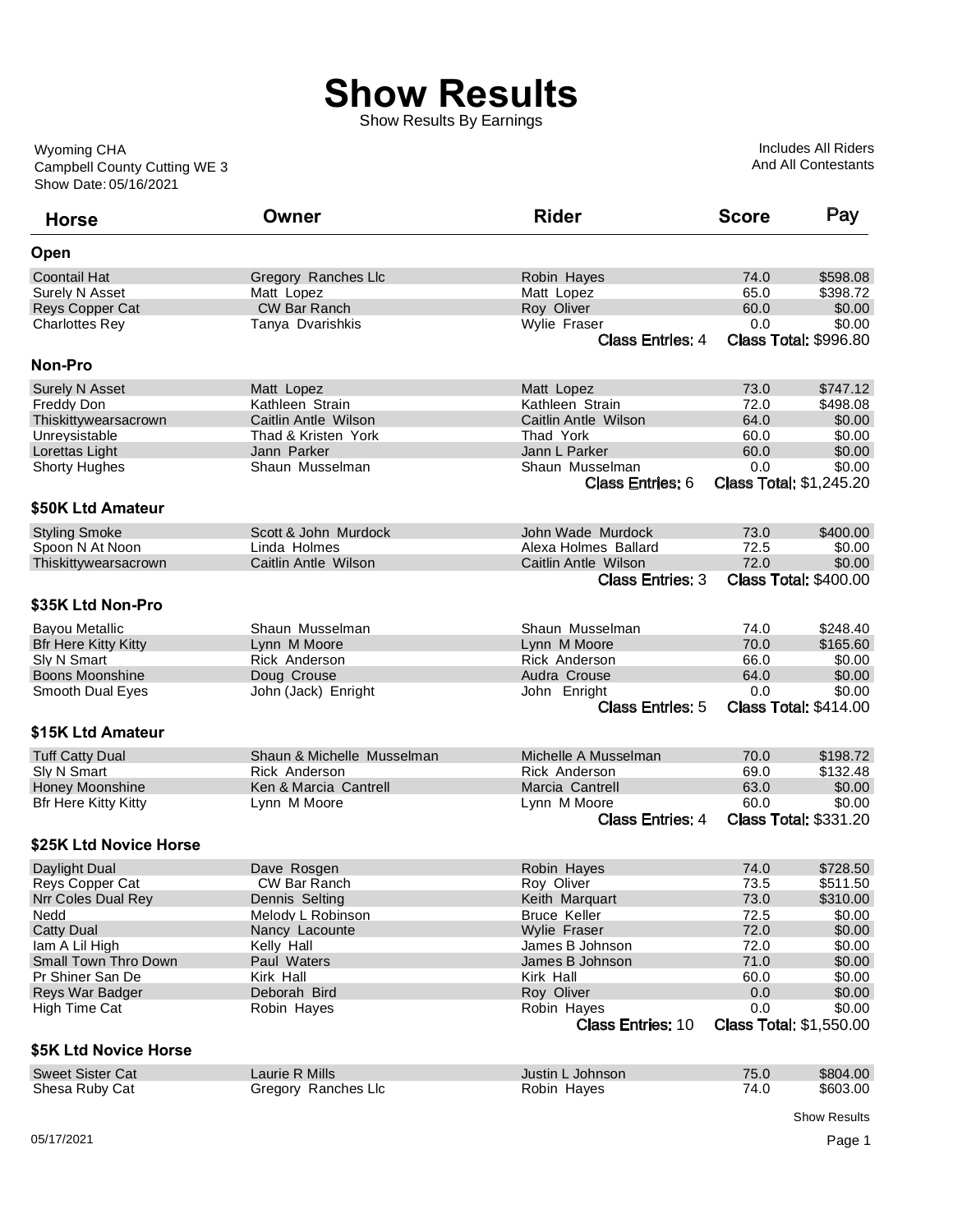| <b>Horse</b>                       | Owner                          | <b>Rider</b>                             | <b>Score</b> | Pay                            |
|------------------------------------|--------------------------------|------------------------------------------|--------------|--------------------------------|
| \$5K Ltd Novice Horse              |                                |                                          |              |                                |
| <b>Metallic Betty</b>              | Gregory Ranches Llc            | Robin Hayes                              | 73.5         | \$402.00                       |
| Lb Metallic Rose                   | Lynn M Moore                   | Justin L Johnson                         | 73.0         | \$201.00                       |
| <b>Tomcat Guarantee</b>            | Dennis Selting                 | Keith Marquart                           | 72.0         | \$0.00                         |
| Scootinboonsprincess               | David Taurel                   | Schyler Tomlinson                        | 71.0         | \$0.00                         |
| Cochise                            | Triangle T Llc                 | Gordon Bray                              | 71.0         | \$0.00                         |
| Pr Shiner San De                   | Kirk Hall                      | Kirk Hall                                | 69.0         | \$0.00                         |
| Creampuff                          | <b>Bill Crabtree</b>           | <b>Bill Crabtree</b>                     | 67.0         | \$0.00                         |
| Once Deuce Ruby                    | Mark & Lisa S Bernhardt        | Mark Bernhardt                           | 65.0         | \$0.00                         |
| <b>Shes Outta Grace</b>            | <b>CW Bar Ranch</b>            | Roy Oliver                               | 60.0         | \$0.00                         |
| <b>Purrfect Surprise</b>           | <b>CW Bar Ranch</b>            | Wylie Fraser                             | 0.0          | \$0.00                         |
| <b>Smore Cowbelle</b>              | <b>Bruce and Debbie Keller</b> | <b>Bruce Keller</b>                      | 0.0          | \$0.00                         |
| Nrr Coles Poco Lena                | Kelsey Jo Fraser               | Roy Oliver                               | 0.0          | \$0.00                         |
|                                    |                                | <b>Class Entries: 14</b>                 |              | <b>Class Total: \$2,010.00</b> |
| \$25K Novice Horse Non-Pro         |                                |                                          |              |                                |
| <b>Bayou Metallic</b>              | Shaun Musselman                | Shaun Musselman                          | 74.0         | \$654.00                       |
| Freddy Don                         | Kathleen Strain                | Kathleen Strain                          | 73.5         | \$436.00                       |
| Hammer Hughes                      | Flying A Ranch                 | Doogie Wilson                            | 73.0         | \$0.00                         |
| Little Ruby Cat                    | Jann Parker                    | Jann L Parker                            | 72.5         | \$0.00                         |
| <b>Catty Dual</b>                  | Nancy Lacounte                 | Nancy Lacounte                           | 72.0         | \$0.00                         |
| Nrr Coles Dual Rey                 | Dennis Selting                 | Gae Selting                              | 71.0         | \$0.00                         |
|                                    |                                | <b>Class Entries: 6</b>                  |              | <b>Class Total: \$1,090.00</b> |
| \$2,000 Ltd Rider                  |                                |                                          |              |                                |
| Spoon N At Noon                    | Linda Holmes                   | Alexa Holmes Ballard                     | 72.0         | \$350.24                       |
| Nrr Cookie Cat                     | Jeanne Reyher                  | Jeanne Reyher                            | 71.0         | \$245.92                       |
| Scootinboonsprincess               | David Taurel                   | Anne Indreland                           | 70.0         | \$74.52                        |
| Nedd                               | Melody L Robinson              | Deborah Keller                           | 70.0         | \$74.52                        |
| <b>Tomcat Guarantee</b>            | Dennis Selting                 | Gae Selting                              | 69.0         | \$0.00                         |
| <b>Tuff Catty Dual</b>             | Shaun & Michelle Musselman     | Michelle A Musselman                     | 69.0         | \$0.00                         |
| <b>Purdy Please</b>                | <b>Taylor J Rives</b>          | <b>Taylor Rives</b>                      | 68.5         | \$0.00                         |
| Justa Smart Lil Boss               | <b>Esther Peterson</b>         |                                          | 68.0         | \$0.00                         |
| Gimmie A Little Cat                | <b>Taylor Cordingly</b>        | Joel Peterson<br><b>Taylor Cordingly</b> | 68.0         | \$0.00                         |
|                                    |                                | <b>Class Entries: 9</b>                  |              | <b>Class Total: \$745.20</b>   |
| Youth                              |                                |                                          |              |                                |
| Cooper The Cat                     | Terri Bauer                    | Tryce Jolovich                           | 70.0         | \$110.40                       |
| Im Shorty Nuff                     | David C Hanson                 | Jayden Levine                            | 69.0         | \$73.60                        |
| <b>Charlottes Rev</b>              | Tanya Dvarishkis               | Cole Johnson                             | 66.0         | \$0.00                         |
| Pr Shiner San De                   | Kirk Hall                      | James W Hall                             | 60.0         | \$0.00                         |
|                                    |                                | <b>Class Entries: 4</b>                  |              | <b>Class Total: \$184.00</b>   |
| \$5K Novice Horse Non-Pro          |                                |                                          |              |                                |
| <b>Shorty Hughes</b>               | Shaun Musselman                | Shaun Musselman                          | 73.0         | \$723.00                       |
| Catolena Smooth                    | Joani K Mink                   | Joani K Mink                             | 72.0         | \$482.00                       |
| Playful Lil Baloo                  | Scott & John Murdock           | John Wade Murdock                        | 71.0         | \$0.00                         |
| Cochise                            | Triangle T Llc                 | Audra Crouse                             | 70.0         | \$0.00                         |
| Lb Metallic Rose                   | Lynn M Moore                   | Lynn M Moore                             | 69.0         | \$0.00                         |
| Honey Moonshine                    | Ken & Marcia Cantrell          | Marcia Cantrell                          | 63.0         | \$0.00                         |
| Gimmie A Little Cat                | <b>Taylor Cordingly</b>        | <b>Taylor Cordingly</b>                  | 60.0         | \$0.00                         |
|                                    |                                | <b>Class Entries: 7</b>                  |              | <b>Class Total: \$1,205.00</b> |
| Senior World \$35K Ltd Non-Pro     |                                |                                          |              |                                |
| <b>Smooth Dual Eyes</b>            | John (Jack) Enright            | John Enright                             | 0.0          | \$10.00                        |
|                                    |                                | <b>Class Entries: 1</b>                  |              | <b>Class Total: \$10.00</b>    |
| Senior World \$5K Ltd Novice Horse |                                |                                          |              |                                |
| Creampuff                          | <b>Bill Crabtree</b>           | <b>Bill Crabtree</b>                     | 67.0         | \$10.00<br><b>Show Results</b> |
| 05/17/2021                         |                                |                                          |              | Page 2                         |